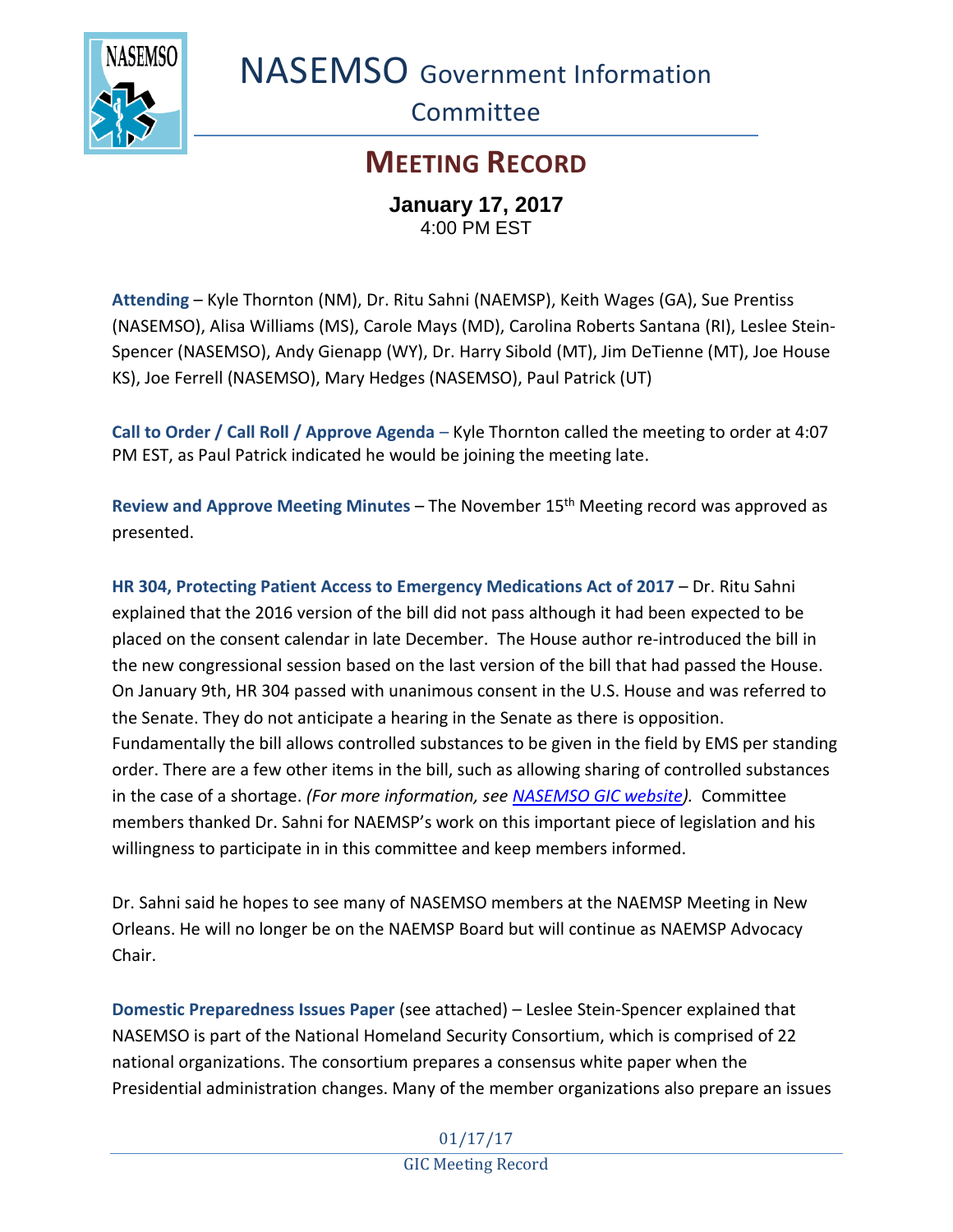NASEMSO Government Information



## **Committee**

## **MEETING RECORD**

paper identifying their own priorities. The NASEMSO issues paper draft is presented to this committee for its recommendation to the NASEMSO Board. Leslee reviewed the draft and noted that dedicated funding to EMS is included as a priority because EMS receives less than 10% of the domestic preparedness funding awarded to the states. Leslee asked members to submit any comments to her.

**Prevention and Public Health Fund** (see attached Memo form ASTHO) – Kyle Thornton explained that what is commonly referred to as the Preventive Health Block Grant, is under threat of not being funded by Congress (it is part of the Affordable Care Act). His state EMS office is partially funded by these dollars, as are several other state EMS offices. He noted that the fund is often threatened with elimination, but has usually survived. He is not sure about its chances this year.

**State Legislation Roundtable** (REPLICA and more) – Sue Prentiss reported that a new REPLICA webpage has been created on the NASEMSO website at [http://www.emsreplica.org/.](http://www.emsreplica.org/) Four states have filed bills so far this year (MO, OR, MS, WY). Andy Gienapp (WY) said he attended the first committee hearing last night, and he found the discussion interesting. The greatest concern was about the projected cost and the bill was referred to the Appropriations Committee. Sue believes that the cost to the state will be very small (possibly limited to paying for travel to the yearly meeting) and she will provide this information for the fiscal note. Several other states are looking possible for having bills introduced this year (AL, MN, GA, NM, AR, MI).

**Air Medical Balance Billing Update** – Jim DeTienne reported that Montana's interim legislative committee came forward with two bills to address this issue in Montana. One bill, referred to the Hold Harmless bill, provides for voluntary arbitration and litigation if efforts to resolve the unpaid portion of the bill are not successful, while the patient is held harmless. The proponents of the bill believe it would pass ADA scrutiny because the arbitration is voluntary. Jim believes the Governor is opposed because he believes they will end up in federal court should the bill pass.

Kyle reported that a court in Texas ruled that a Workers Comp-paid air medical bill could not be balance billed.

Paul Patrick added that a group in Utah wants to go forward in asking Congress to remove air ambulances form the federal deregulation Act.

> 01/17/17 GIC Meeting Record